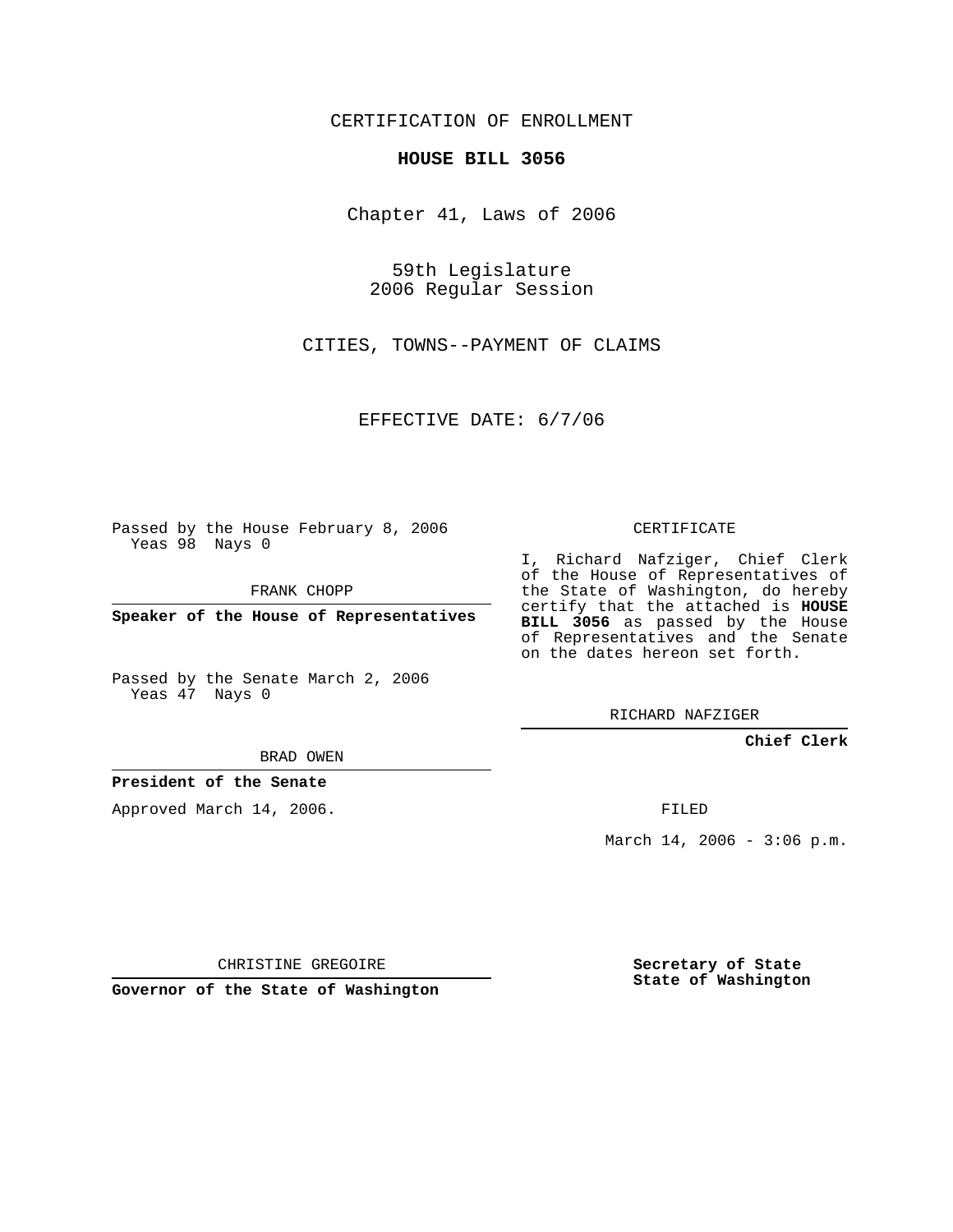# **HOUSE BILL 3056** \_\_\_\_\_\_\_\_\_\_\_\_\_\_\_\_\_\_\_\_\_\_\_\_\_\_\_\_\_\_\_\_\_\_\_\_\_\_\_\_\_\_\_\_\_

\_\_\_\_\_\_\_\_\_\_\_\_\_\_\_\_\_\_\_\_\_\_\_\_\_\_\_\_\_\_\_\_\_\_\_\_\_\_\_\_\_\_\_\_\_

Passed Legislature - 2006 Regular Session

**State of Washington 59th Legislature 2006 Regular Session By** Representatives Takko, Woods, Clibborn, B. Sullivan and Springer Read first time 01/18/2006. Referred to Committee on Local Government.

 AN ACT Relating to payment of claims by checks or warrants; adding a new section to chapter 35.23 RCW; and adding a new section to chapter 35.27 RCW.

BE IT ENACTED BY THE LEGISLATURE OF THE STATE OF WASHINGTON:

 NEW SECTION. **Sec. 1.** A new section is added to chapter 35.23 RCW to read as follows:

 A second class city, by ordinance, may adopt a policy for the payment of claims or other obligations of the city, which are payable out of solvent funds, electing to pay such obligations by warrant or by check. However, when the applicable fund is not solvent at the time payment is ordered, a warrant shall be issued. When checks are to be used, the legislative body shall designate the qualified public depositary, upon which such checks are to be drawn, and the officers authorized or required to sign such checks. Wherever a reference is made to warrants in this title, such term shall include checks where authorized by this section.

 NEW SECTION. **Sec. 2.** A new section is added to chapter 35.27 RCW to read as follows: